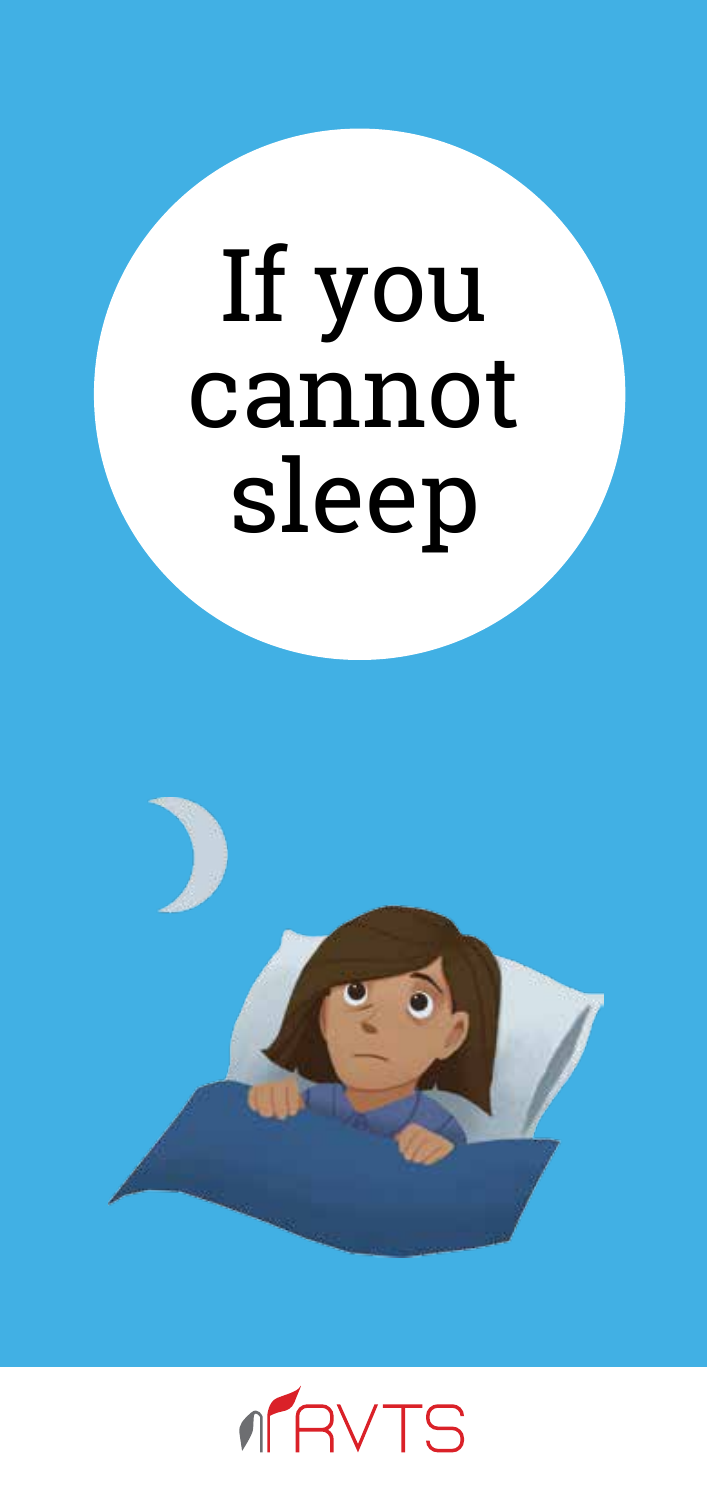Many refugees have periods when they experience difficulties sleeping. Some have this every night, others just occasionally. Problems include difficulties in falling asleep, persistent broken sleep, waking early or recurring nightmares.

Sleep difficulties are often connected with your current life situation, your thoughts and your experiences. Stressful experiences from the past may return night after night in the form of nightmares. Sleep can also be affected by other problems in life, and poor sleep can lead to things feeling very difficult during the day. You should contact a doctor if you have trouble sleeping over a long period of time. Your doctor can investigate whether these difficulties are due to illness or whether they are connected to your life situation.

In this brochure you will find useful advice about what you can do to improve your, whatever the cause of your current sleep problems.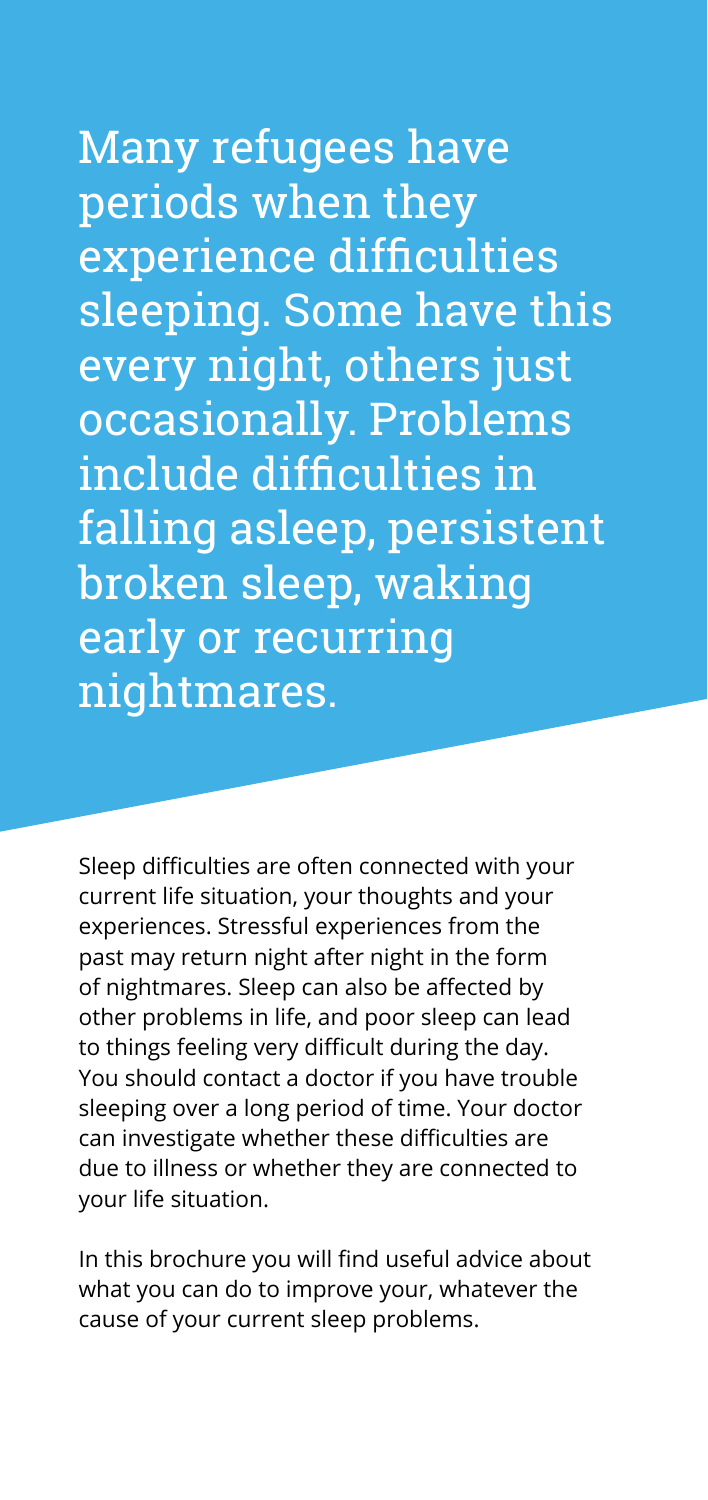## Tips for sleeping better



Many factors in the lives of refugees can lead to their having an irregular daily rhythm. Refugees living at asylum reception centres find that many people are up a large part of the night. It is easy to be affected by this, and to do the same. It is also easier to sleep in if you have nothing to do during the day, but this results in you being awake later in the evening and at night. Try to turn around your daily rhythm so that it resembles the rhythm you had when you did not have trouble sleeping. This might mean getting up early even if you do not have anything special to do - and going to bed at a more normal time. Your body needs time to adjust to new routines, so it may take some time before you are sleeping better.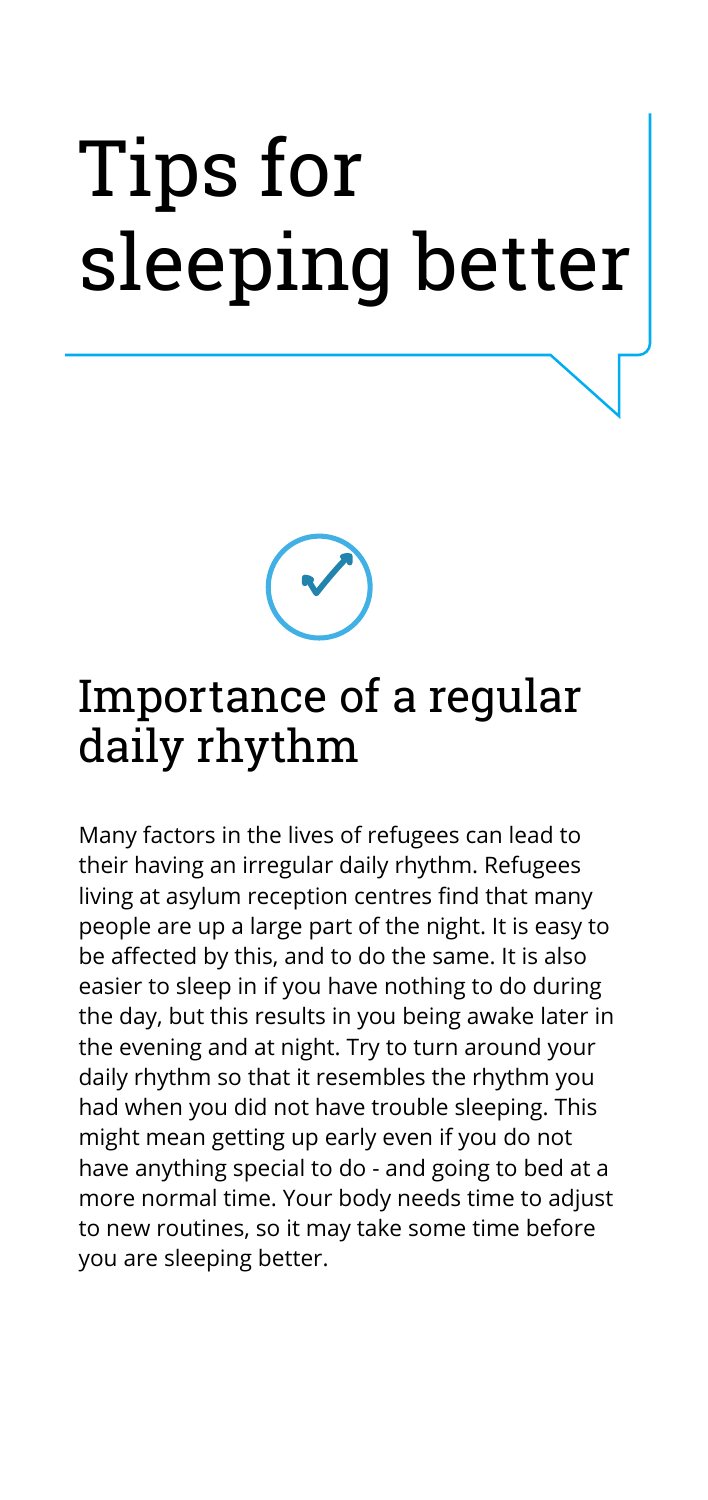

#### Do the same thing every evening before you go to bed

Regular habits help your body to function well. After a while, fixed routines will help you to fall asleep more easily.



#### Use your body during the day

Physical activity is often an effective way of improving sleep. Even 15 minutes of exercise per day means that your body is more relaxed when it is time to sleep. You could take a brisk walk before you go to bed, for example, although you should allow at least 30 minutes between exercise/physical activity and going to bed. This allows your body time to wind down. Good sex is also excellent to sleep better.



### Avoid caffeine

Caffeine is a substance that makes your body more awake and more restless. There is caffeine in coffee, black tea (not herbal teas), chocolate and coke. If you have trouble sleeping, it is a good idea to avoid caffeine, especially towards evening and at night.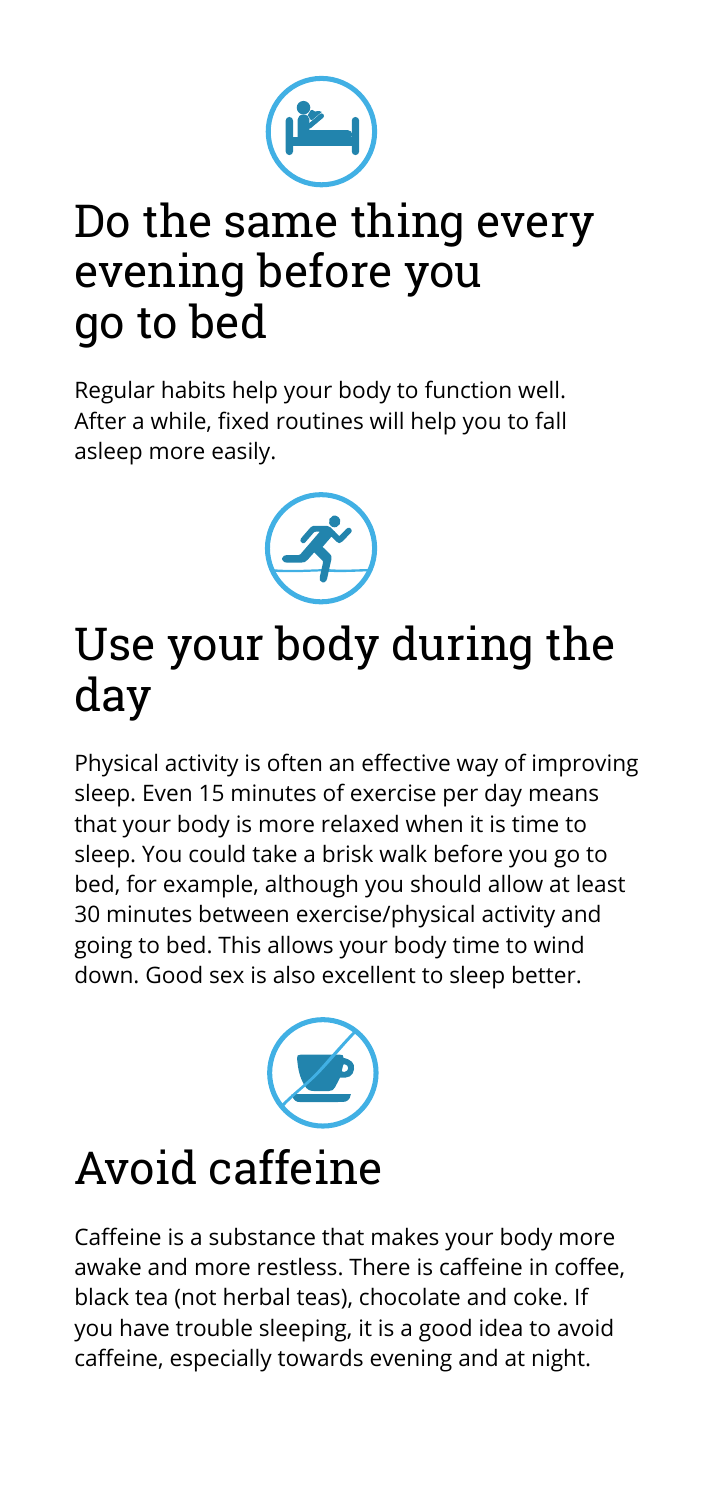

#### Get up if you have not fallen asleep within 30 minutes

Try not to force yourself to fall asleep. The more you force yourself, the more difficult it can be to fall asleep. If you cannot manage to fall asleep within 30 minutes – get up again. Go into another room and sit there quietly or do something quiet and non-stimulating until you feel that you are getting tired again. If you still cannot fall asleep after a further 30 minutes, get up again. Do this as many times as required until you manage to fall asleep.



#### Visualize a peaceful place

Lie down with your eyes closed and imagine that you are in your favourite place - a peaceful and restful place. This can be in your hometown, in your family home or on a sunny beach. Wherever it is, imagine that you are really there. You can look at your surroundings, listen to the peaceful sounds, smell the flowers, feel the warmth of the sun or any other sensation you would in the place you have chosen. Just relax and enjoy - and slide into sleep. Once you have discovered a place that is peaceful and which works, you will find that the more often you use it to fall asleep, the easier it will become.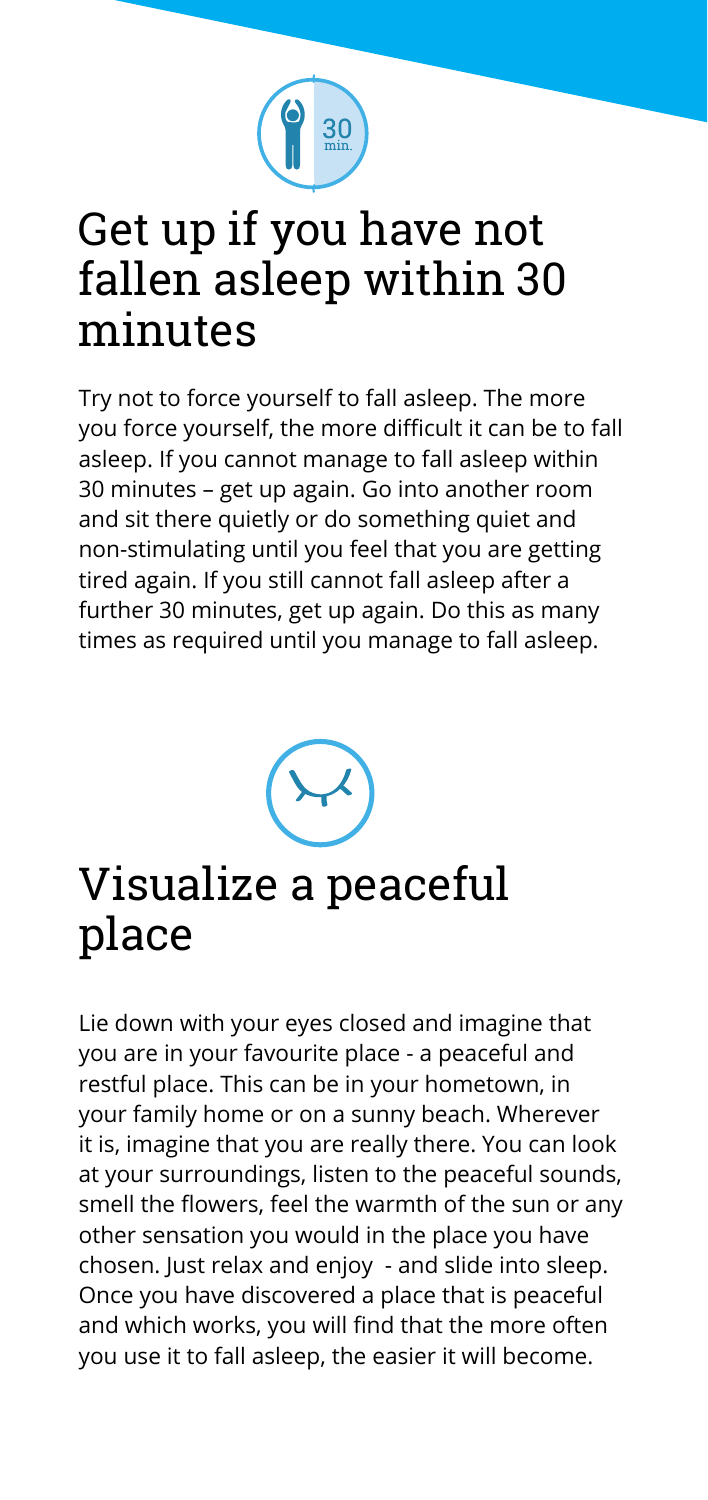## Nightmares

Nightmares are often closely connected to things you have experienced or to pressures in your current life situation. Many people find that they have fewer nightmares if they talk to someone they trust about their nightmares, and tell them what they are about. You can also process the contents of a nightmare by thinking through it, and inventing a positive continuation of what your nightmare is about. You can also write down the nightmare with a more positive continuation.

## Sleeping pills

Your doctor can give advice about the use of sleeping pills. In general, sleeping pills are used when there is an acute difficulty with sleeping, preferably for short periods only. Prolonged use may lead to dependency, and you may also need a higher dose to get an effect. Sleeping pills should therefore be used in consultation with a doctor. The type of sleeping pill and the dose required will be determined by the doctor according to a number of factors, such as your weight, general health and other illnesses, as well as and what kind of sleeping difficulties you have. Sleeping pills are tailored to the individual, so never swap pills with others or take more than the prescribed dose.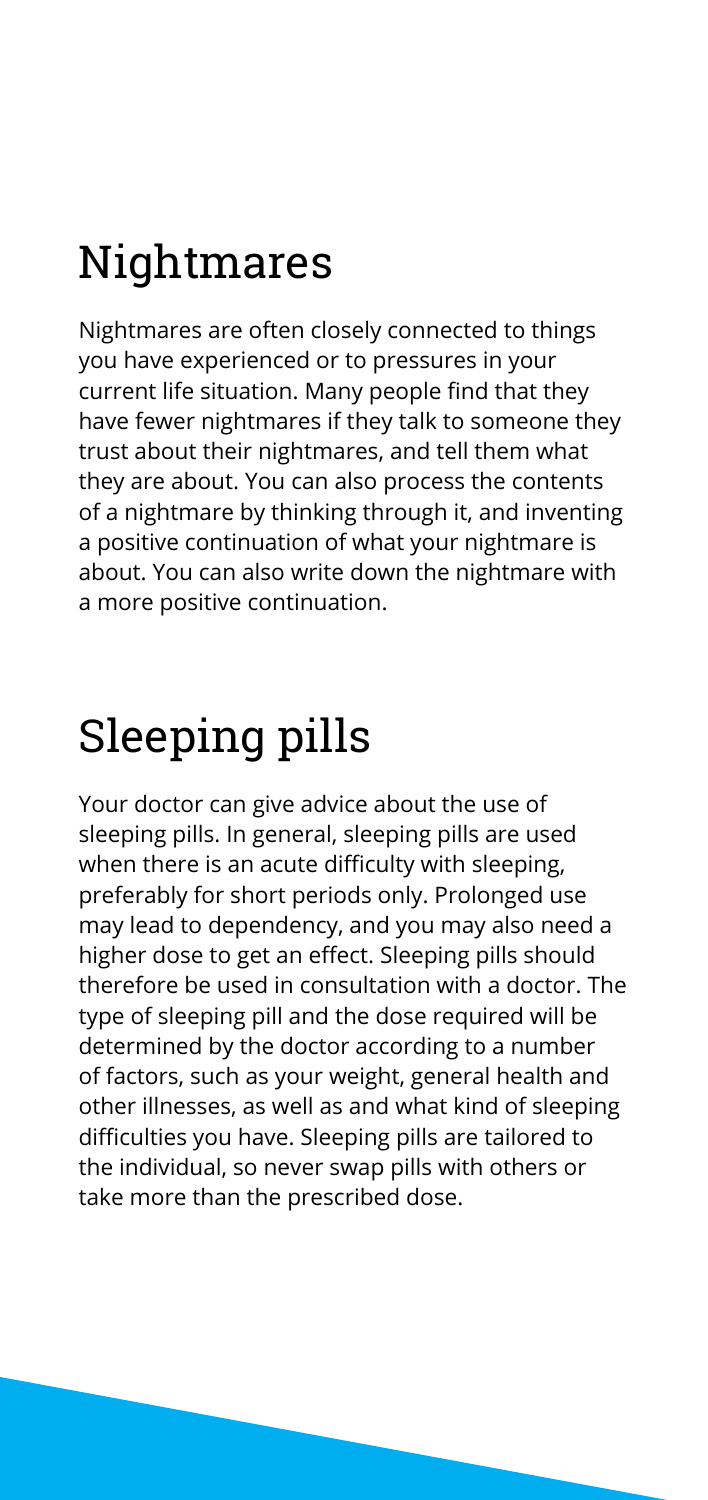#### If nothing seems to help

Despite trying just about everything, some people may find their sleep problems do not improve. You should talk to your doctor about this. You may need a referral to a specialist for a more detailed investigation and analysis of your difficulties in sleeping. It may also be of some comfort to know that the difficulties in sleeping experienced by refugees are nearly always directly connected with their life situation. Most of them will find that their sleep patterns improve when their life situation changes.

## Children also have difficulty sleeping

Children's sleep difficulties are often connected to the totality of their life situation. These difficulties may also be a reaction to problems in the family, or problems between their parents. If your child has trouble sleeping, talk to her/ him about what s/he is thinking or dreaming about. Establish regular bedtime routines that make your child feel secure. Read a story or sing a lullaby. Contact a health centre or your doctor if your child has persistent difficulties with sleeping.